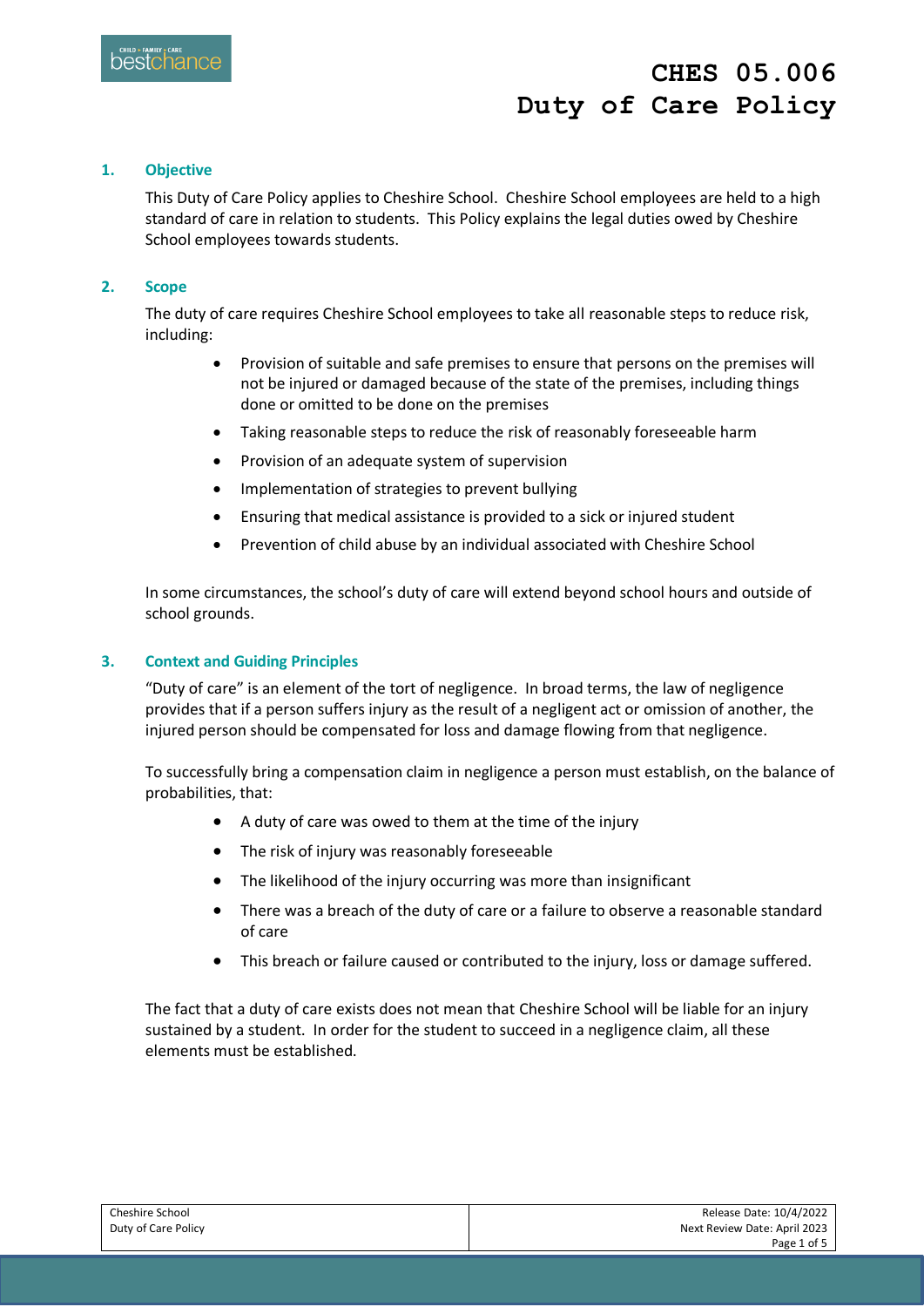# **4. Definitions**

| <b>Word</b>               | <b>Definition</b>                                                                                                                                                                                                                                                                                                                                                                                                                                                                                                                                                                  |  |
|---------------------------|------------------------------------------------------------------------------------------------------------------------------------------------------------------------------------------------------------------------------------------------------------------------------------------------------------------------------------------------------------------------------------------------------------------------------------------------------------------------------------------------------------------------------------------------------------------------------------|--|
| Duty of care              | This is the responsibility that the Head of School and teachers<br>$\bullet$<br>have in relation to their students to take steps that are<br>reasonable in the circumstances to protect students from risks of<br>injury that should reasonably have been foreseen. The duty is<br>not to prevent injury in all circumstances. It is a duty to take<br>reasonable steps to prevent injury, which is known and<br>foreseeable. The question of what are reasonable steps will<br>depend on the individual circumstances of the case, and<br>consideration of the following factors: |  |
|                           | The probability that the harm would occur if care were<br>$\circ$<br>not taken                                                                                                                                                                                                                                                                                                                                                                                                                                                                                                     |  |
|                           | The likely seriousness of the harm<br>$\circ$                                                                                                                                                                                                                                                                                                                                                                                                                                                                                                                                      |  |
|                           | The burden of taking precautions to avoid the risk of<br>$\circ$<br>harm                                                                                                                                                                                                                                                                                                                                                                                                                                                                                                           |  |
|                           | The social utility of the activity that creates the risk of<br>$\circ$<br>harm                                                                                                                                                                                                                                                                                                                                                                                                                                                                                                     |  |
|                           | The duty may, in some circumstances, extend<br>$\circ$<br>outside school hours and outside the school<br>premises. This will depend on whether the<br>relationship between staff and student extends to<br>the individual circumstances, whether the risk was<br>known or foreseeable, and whether there were any<br>reasonable steps that could be taken to prevent the<br>injury from occurring. The duty is non-delegable,<br>meaning that it cannot be assigned to another party.                                                                                              |  |
| Supervision               | This refers to the supervisory role of staff aimed at enhancing a<br>$\bullet$<br>student's educational opportunities, building self-esteem, and<br>ensuring students are safe and supported. Whilst in a supervisory<br>role, each staff member has an obligation to fulfil duty of care<br>requirements. Staff must comply with the arrangements for<br>student supervision put in place by the school for all activities<br>where the student is under the duty of care of a member of the<br>staff.                                                                            |  |
| <b>School environment</b> | This is any physical or virtual place made available or authorised<br>$\bullet$<br>by the school for use by a student during or outside school hours,<br>including:<br>Online school environments (including email and intranet<br>$\circ$<br>systems); and                                                                                                                                                                                                                                                                                                                        |  |
|                           | Other locations provided by the school for a student's<br>$\circ$<br>use (including, without limitation, locations used for<br>excursions and other events)                                                                                                                                                                                                                                                                                                                                                                                                                        |  |

| Cheshire School     | Release Date: 10/4/2022      |
|---------------------|------------------------------|
| Duty of Care Policy | Next Review Date: April 2023 |
|                     | Page 2 of 5                  |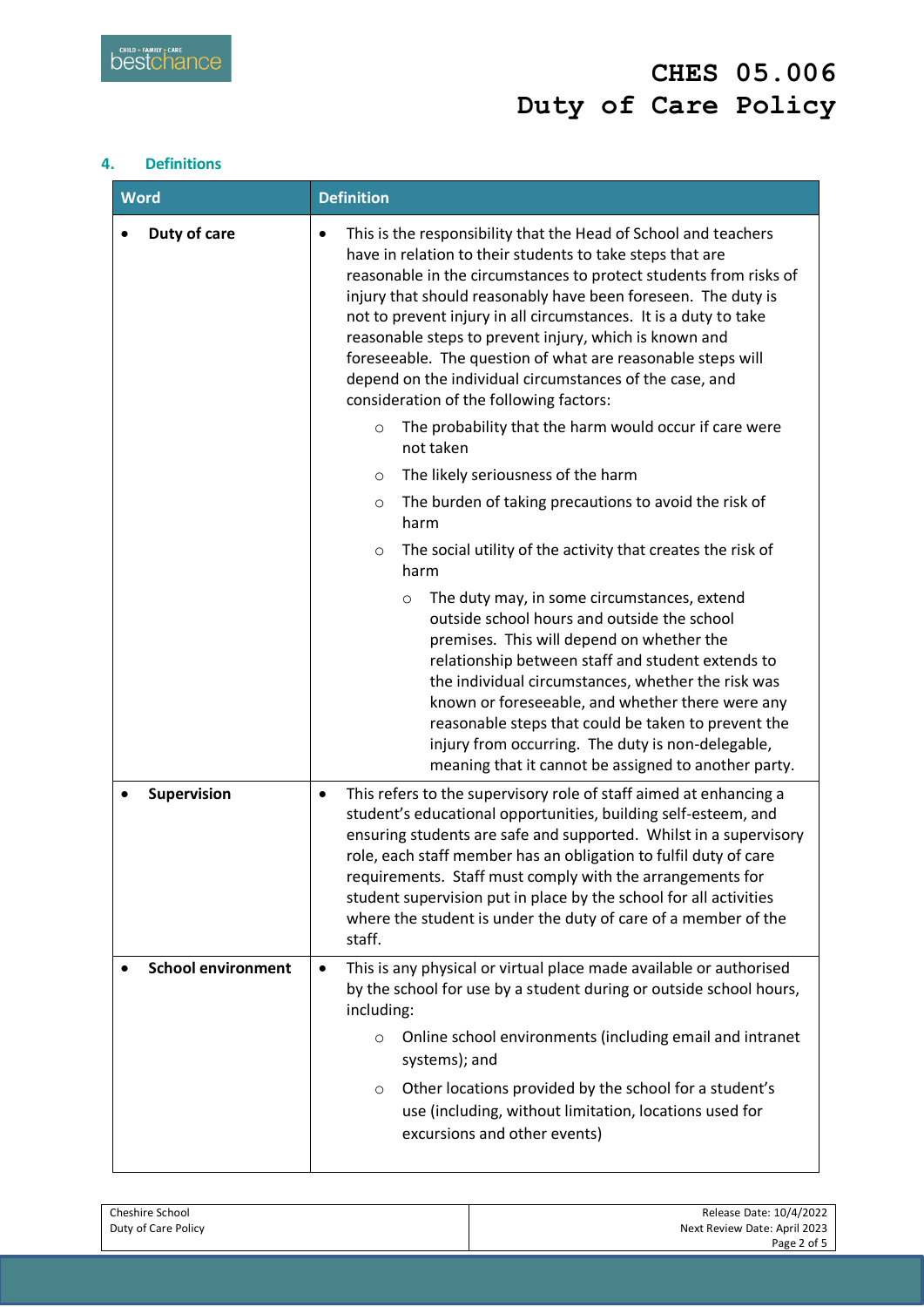#### **5. Policy**

The Head of School and teachers are held to a high standard of care in relation to students. The duty requires the Head of School and teachers to take reasonable steps to minimise the risk of reasonably foreseeable harm, including:

- Ensuring that Cheshire School complies with the Child Safe Standards
- Provision of suitable and safe premises to ensure that persons on the premises will not be injured or damaged because of the state of the premises, including things done or omitted to be done on the premises
- Provision of an adequate system of supervision
- Implementation of strategies to prevent bullying
- Ensuring that medical assistance is provided to a sick or injured student
- Managing employee recruitment, conduct and performance
- Sharing information with another prescribed Information Sharing Entity (**ISE**) in relation to a child's wellbeing or safety, or sharing information with another prescribed ISE which may help to assess or manage the risk of family violence under the Child Information Sharing Scheme (**CISS**) and Family Violence Information Sharing Scheme (**FVISS**)
- Prevention of child abuse by an individual associated with Cheshire School

Whenever a teacher-student relationship exists, teachers have a special duty of care. Generally, teachers are expected to take such measures as are reasonable in the circumstances to protect a student under their charge from reasonably foreseeable risks of injury.

The nature and extent of this duty will vary according to the circumstances. For example, the standard of care required will be higher when taking junior students for swimming lessons than teaching senior students in the classroom.

The important issue in all cases will be what precautions Cheshire School could reasonably be expected to have taken to prevent the injury from occurring. This will involve consideration of the following factors:

- Identifying the risk of harm
- The probability that the harm would occur if care were not taken
- The likely seriousness of the harm
- The burden of taking precautions to avoid the risk of harm
- The needs of young students or students with disabilities
- The social utility of the activity that creates the risk of harm.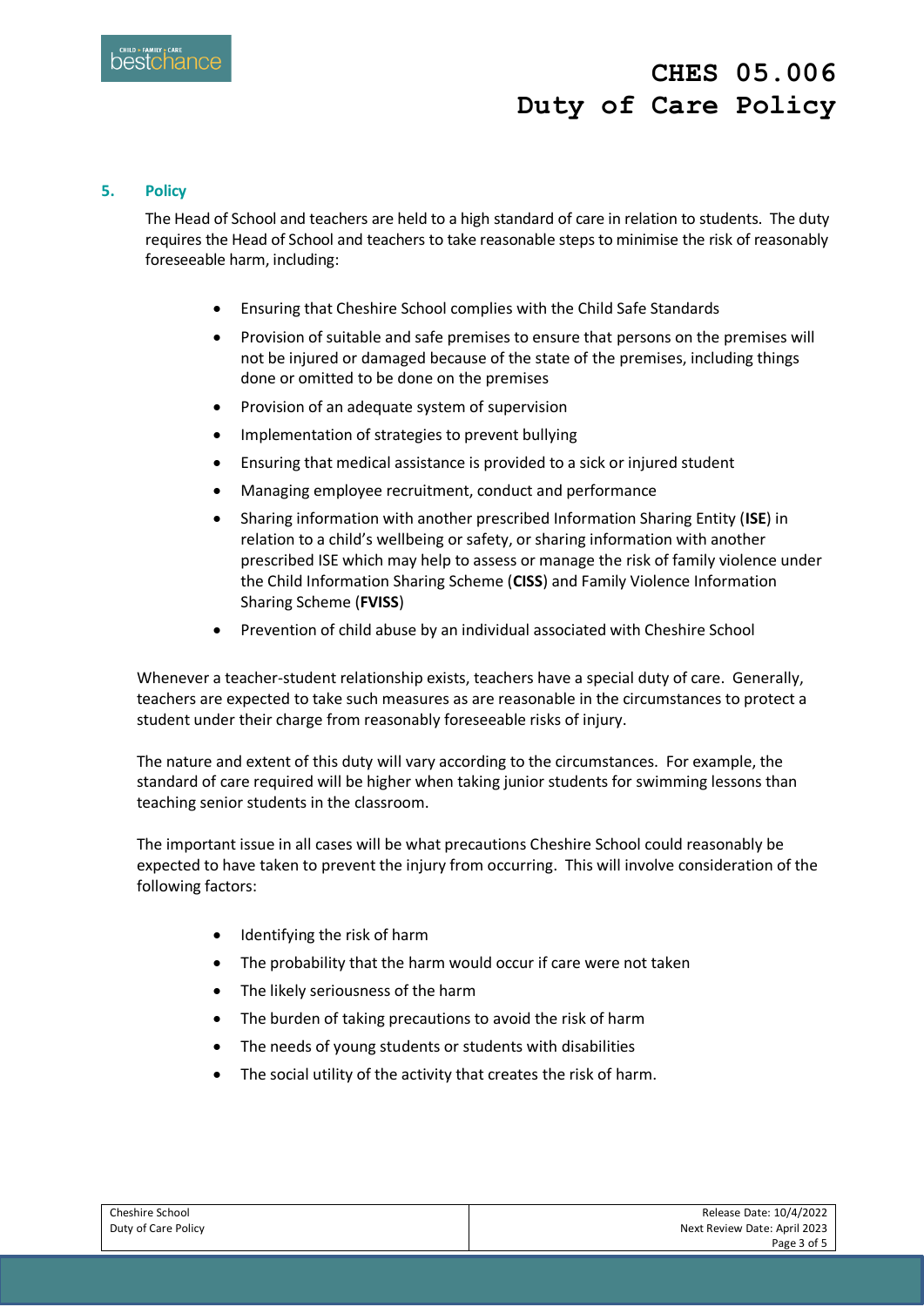

### **5.1 Duty of care to students outside the school**

The law has established that, in some circumstances, a school's duty will extend beyond school hours and outside of school grounds. The duty will be extended to outside school hours and premises when the relationship between the school and the student requires it in the particular circumstances. For example, in some circumstances, schools may be liable for injury sustained by students in the playground before school begins for the day, particularly if it occurs during the period of time for which the school yard is supervised.

In one case, a non-government school was found liable for injury to a primary student at an unsupervised bus stop, approximately 350 metres from the school and located outside a secondary school. School staff knew that a large group of students regularly caught the bus from outside the neighbouring secondary school, and that there was a risk of harm to students at this bus stop while they were gathered there. In addition, a teacher from the primary school witnessed the incident but did not intervene. The court found that the teacher-student relationship was still in existence at the time of the injury, and therefore the non-government school authority had a duty of care.

Whether the duty extends outside of school grounds therefore depends on all the circumstances of each individual case and the school's knowledge of any dangers.

#### **5.2 Negligent Advice: Teachers**

Teachers are frequently called upon to advise students. When doing so teachers should:

- Limit their advice to students to areas within their own professional competence and given in situations arising from a role specified for them by the Head of School
- Ensure that the advice they give is correct and in line with the most recent available statements from the school
- Avoid giving advice in areas unrelated to their role or where they may lack experience.

#### **6. Associated Procedures**

N/A

#### **7. Related Policies**

- 001.2 Child Safe Policy and Procedure
- 001.8 Child Safety Code of Conduct
- 001.1 Child Protection Policy and Procedure
- 05.004 Mandatory Report Policy
- 001.25 Reportable Conduct Scheme Policy and Procedure
- 05.006b Supervision of Students Policy
- 05.006a Restraint and Seclusion Policy and Procedure
- 05.006c Anti-Bullying and Non-Violence Policy
- 05.006g Cyber Safety Policy
- 05.002 First Aid Policy
- Information Sharing Scheme Policy
- 05.005b Compliments, Complaints and Feedback Policy and Procedure

| Cheshire School     | Release Date: 10/4/2022      |
|---------------------|------------------------------|
| Duty of Care Policy | Next Review Date: April 2023 |
|                     | Page 4 of 5                  |